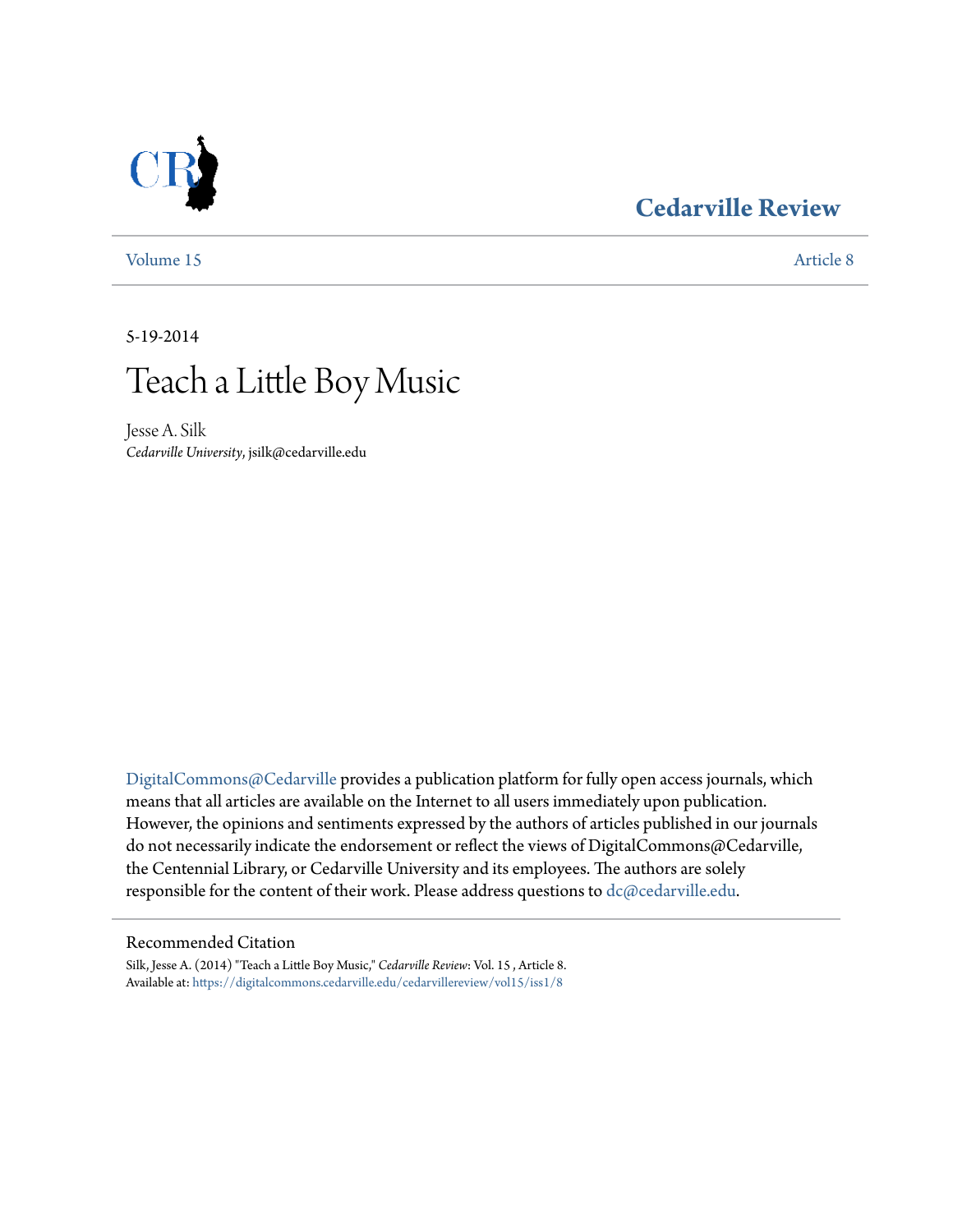## Teach a Little Boy Music

Browse the contents of [this issue](https://digitalcommons.cedarville.edu/cedarvillereview/vol15/iss1) of *Cedarville Review*.

#### **Description (Optional)**

This poem describes the settings of a child's life, predominately his playing a piano, and considers purity and innocence and the desperation to hold onto them amidst the impending complexity and hardship of experience.

## **Creative Commons License**<br> **C** 090

This work is licensed under a [Creative Commons Attribution-Noncommercial-No Derivative Works 4.0](http://creativecommons.org/licenses/by-nc-nd/4.0/) [License.](http://creativecommons.org/licenses/by-nc-nd/4.0/)

#### **About the Contributor (Optional)**

Jesse Silk is a Northeast Ohio native and an avid fan of music and clever comedy. He aspires to continue to write in the fields of creative writing, academia, and music.

Follow this and additional works at: [https://digitalcommons.cedarville.edu/cedarvillereview](https://digitalcommons.cedarville.edu/cedarvillereview?utm_source=digitalcommons.cedarville.edu%2Fcedarvillereview%2Fvol15%2Fiss1%2F8&utm_medium=PDF&utm_campaign=PDFCoverPages)



Part of the [Poetry Commons](http://network.bepress.com/hgg/discipline/1153?utm_source=digitalcommons.cedarville.edu%2Fcedarvillereview%2Fvol15%2Fiss1%2F8&utm_medium=PDF&utm_campaign=PDFCoverPages)